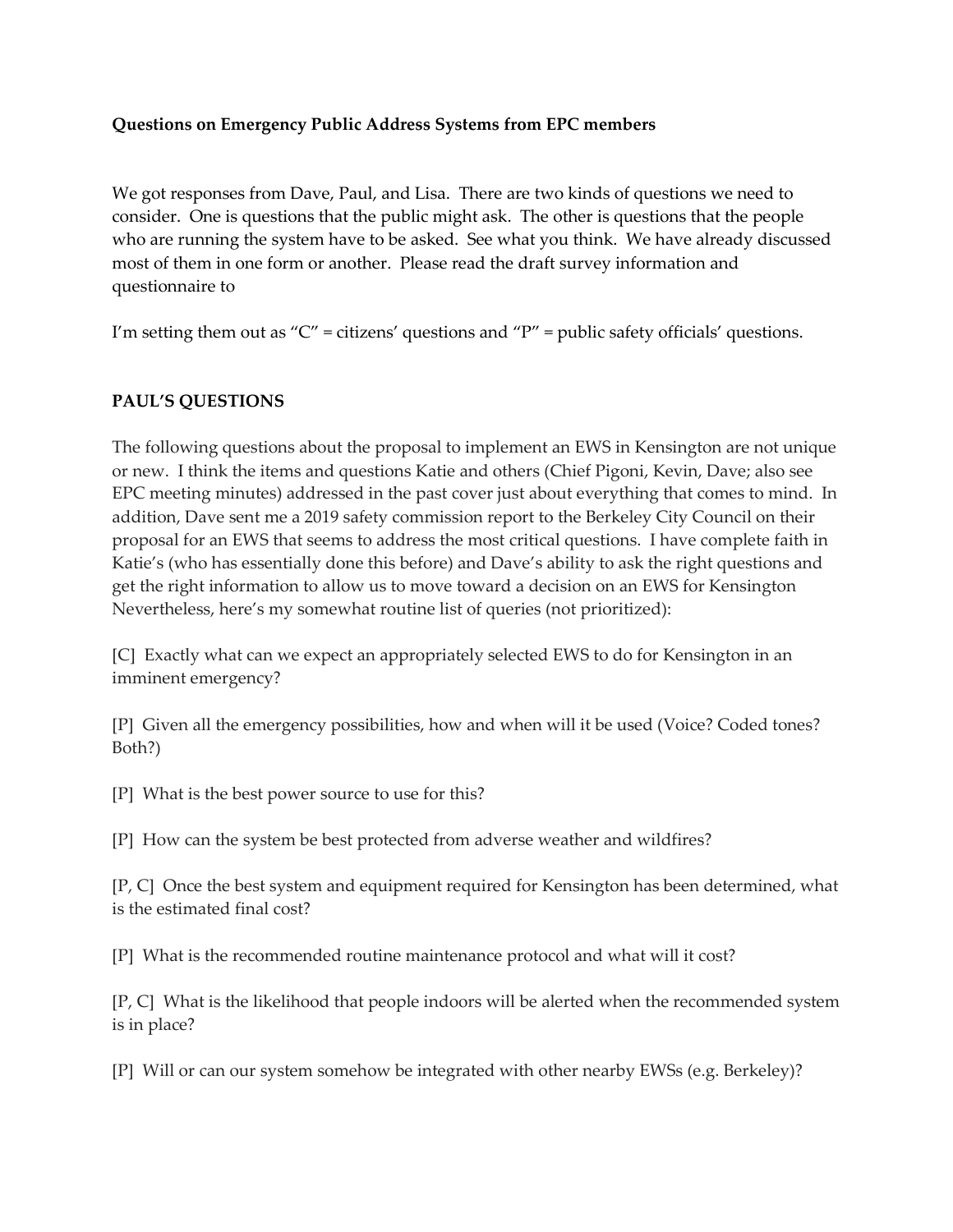How to avoid confusion internally and externally with different jurisdictions? JPA-like agreements?

[P] Who typically has EWS activation authority and access? What is the typical protocol for activation?

[P] History of recent EWS activations (e.g. for wildfire) and how well it did it work in these other areas (preferably with a similar geography)?

[P, C] If approved, how long would it take to build and implement a ready-to-use system?

Paul

## **DAVE'S QUESTIONS**

[P] 1. Under what emergency situations would an EWS be used? i.e., Wildfire, Earthquake, Red Flag Alert Days, Severe Diablo Wind Events, PG&E Power Shutdown

[P] 2. How would an EWS be used and would the use depend on the emergency? i.e,, siren alone to alert residents to prepare for evacuation; siren to alert residents to listen for follow-up verbal instructions; Siren with Digital Messaging

[P] 3. What are the minimum number of devices needed to cover Kensington?

[P] 4. Cost per device assuming that solar powered batteries would be included.

[P] 5. Where would they be placed? Assume that they would be on public property

[P, C] 6. What is the experience of other jurisdictions who use similar devices or who plan to use them. City of Mill Valley/Southern Marin Fire District; City of Laguna Beach; Berkeley

[P] 7. How would coordination with Berkeley work as Berkeley's proposed system will probably result in coverage of a portion of Kensington.

I am sure that there are other issues but those are the ones that initially come to mind.

Dave

## **LISA'S QUESTIONS**

My questions regarding EWS are: